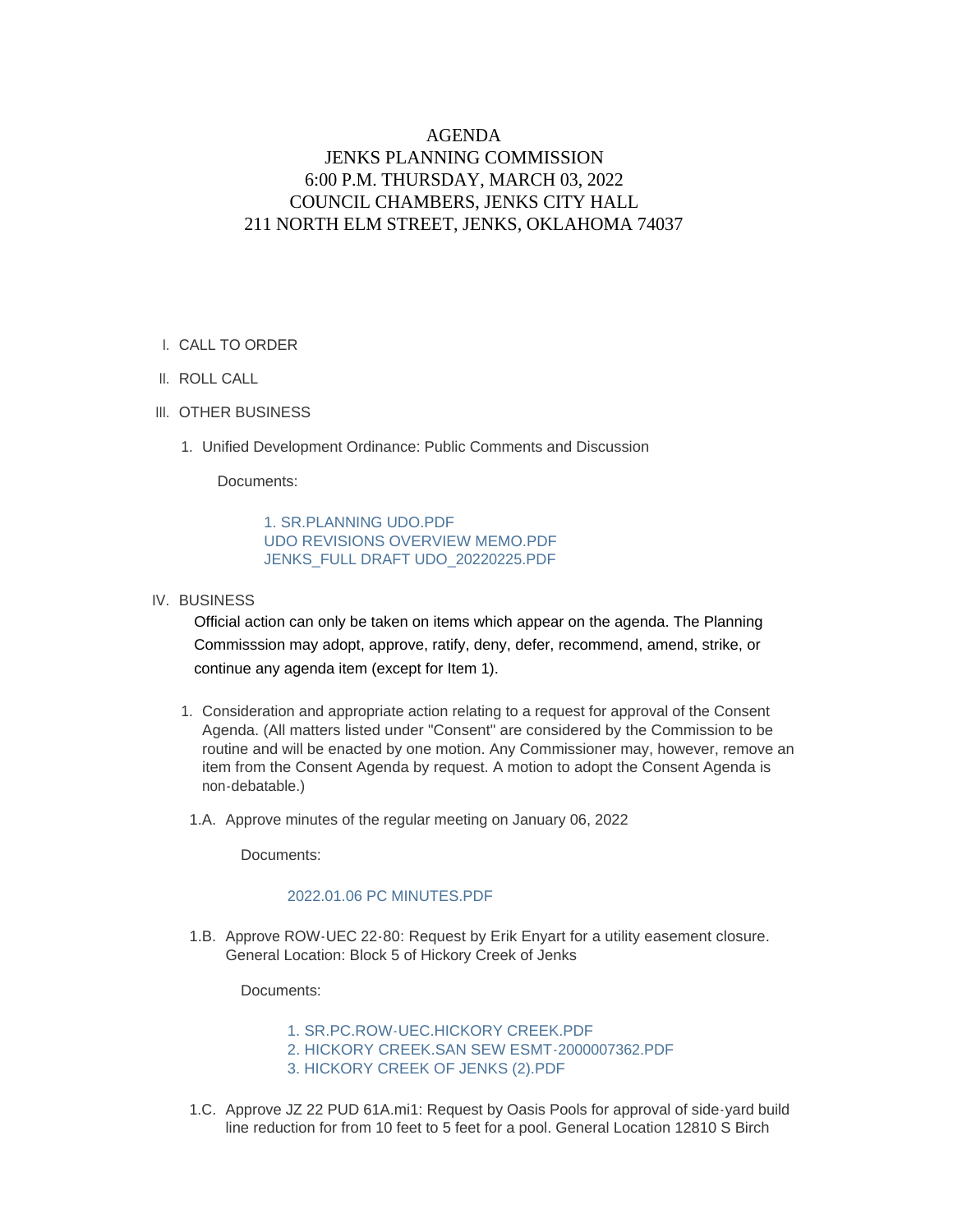Documents:

[1. SR.JZ 22 PUD 61AMI1.PDF](https://www.jenks.com/AgendaCenter/ViewFile/Item/1243?fileID=2434) [2. MORTGAGE INSPECTION.PDF](https://www.jenks.com/AgendaCenter/ViewFile/Item/1243?fileID=2433)

1.D. Approve JZ 22 PUD 117. mi1: Request by Tom Neal for approval of a front build line reduction on two properties in Yorktown Blocks 50-52. General Location: 223 W 130th St S

Documents:

[1. SR.JZ 22 PUD 117MI1.PDF](https://www.jenks.com/AgendaCenter/ViewFile/Item/1244?fileID=2436)

- [2. YORKTOWN EXHIBITS.PDF](https://www.jenks.com/AgendaCenter/ViewFile/Item/1244?fileID=2435)
- [3. YORKTOWN BLOCKS 50-52.PDF](https://www.jenks.com/AgendaCenter/ViewFile/Item/1244?fileID=2437)
- 1.E. Approve JZ 22 PUD 112.mi2: Request by Carolina Olphert for approval of modification to required building materials in South County Crossing. General Location: 1081 W 121st St

Documents:

- [1. SR.JZ 22 PUD 112.MI2.PDF](https://www.jenks.com/AgendaCenter/ViewFile/Item/1245?fileID=2442) [2.PUD112MI2.SITEPLAN.LOTS.PDF](https://www.jenks.com/AgendaCenter/ViewFile/Item/1245?fileID=2443) [3.ELEVATION.1.JPG](https://www.jenks.com/AgendaCenter/ViewFile/Item/1245?fileID=2444) [3.ELEVATION.2.JPG](https://www.jenks.com/AgendaCenter/ViewFile/Item/1245?fileID=2445) [3.ELEVATION.3.JPG](https://www.jenks.com/AgendaCenter/ViewFile/Item/1245?fileID=2446) [3.ELEVATION.4.JPG](https://www.jenks.com/AgendaCenter/ViewFile/Item/1245?fileID=2447) [3.ELEVATION.5.JPG](https://www.jenks.com/AgendaCenter/ViewFile/Item/1245?fileID=2448) [3.ELEVATION.6.JPG](https://www.jenks.com/AgendaCenter/ViewFile/Item/1245?fileID=2438) [3.ELEVATION.7.JPG](https://www.jenks.com/AgendaCenter/ViewFile/Item/1245?fileID=2439) [4.ELEVATION.JENKS THERAPY.PDF](https://www.jenks.com/AgendaCenter/ViewFile/Item/1245?fileID=2440) [4A.ELEVATION.JENKS THERAPY.JPG](https://www.jenks.com/AgendaCenter/ViewFile/Item/1245?fileID=2441)
- 2. Consideration and appropriate action relating to items removed from the Consent Agenda
- 3. JZ 22 PUD 132.ma1: Request by Ryan McCarty to establish a new boundry, rezone a new parcel, and add the PUD overlay for office warehouse and other uses. General Location: N of 121st between Elwood and Elm

Documents:

[1. SR.JZ 21 PUD 132MA1.PC.PDF](https://www.jenks.com/AgendaCenter/ViewFile/Item/1246?fileID=2453) [2. PUD 132-A \(MAJOR AMENDMENT 1\).PDF](https://www.jenks.com/AgendaCenter/ViewFile/Item/1246?fileID=2454) [2.1 PUBLIC NOTICE.JZ 22 PUD 132.MA1.PDF](https://www.jenks.com/AgendaCenter/ViewFile/Item/1246?fileID=2449) [3. SOUTH COUNTY CROSSING II \(SKETCH PLAT\).PDF](https://www.jenks.com/AgendaCenter/ViewFile/Item/1246?fileID=2450) [3.1 BOUNDARY EXHIBIT.PDF](https://www.jenks.com/AgendaCenter/ViewFile/Item/1246?fileID=2451) [4. TROJAN II DEED - 2017114856.PDF](https://www.jenks.com/AgendaCenter/ViewFile/Item/1246?fileID=2452)

4. JZ 22 PUD 134: Request by JR Donelson for a Planned Unit Development and a rezone from RS-2 (Residential Single-family) to RM-2 (Residential Multi-family) to allow for townhomes. General Location: 504 E "C" St

Documents:

- [1. SR.JZ 22PUD 134 5TH AND C.PC.PDF](https://www.jenks.com/AgendaCenter/ViewFile/Item/1247?fileID=2457)
- [2. JENKSGARDENSCSTREET.PDF](https://www.jenks.com/AgendaCenter/ViewFile/Item/1247?fileID=2455)
- [3. PUBLIC NOTICE.JZ 22 PUD 134.504 E C ST.PDF](https://www.jenks.com/AgendaCenter/ViewFile/Item/1247?fileID=2456)